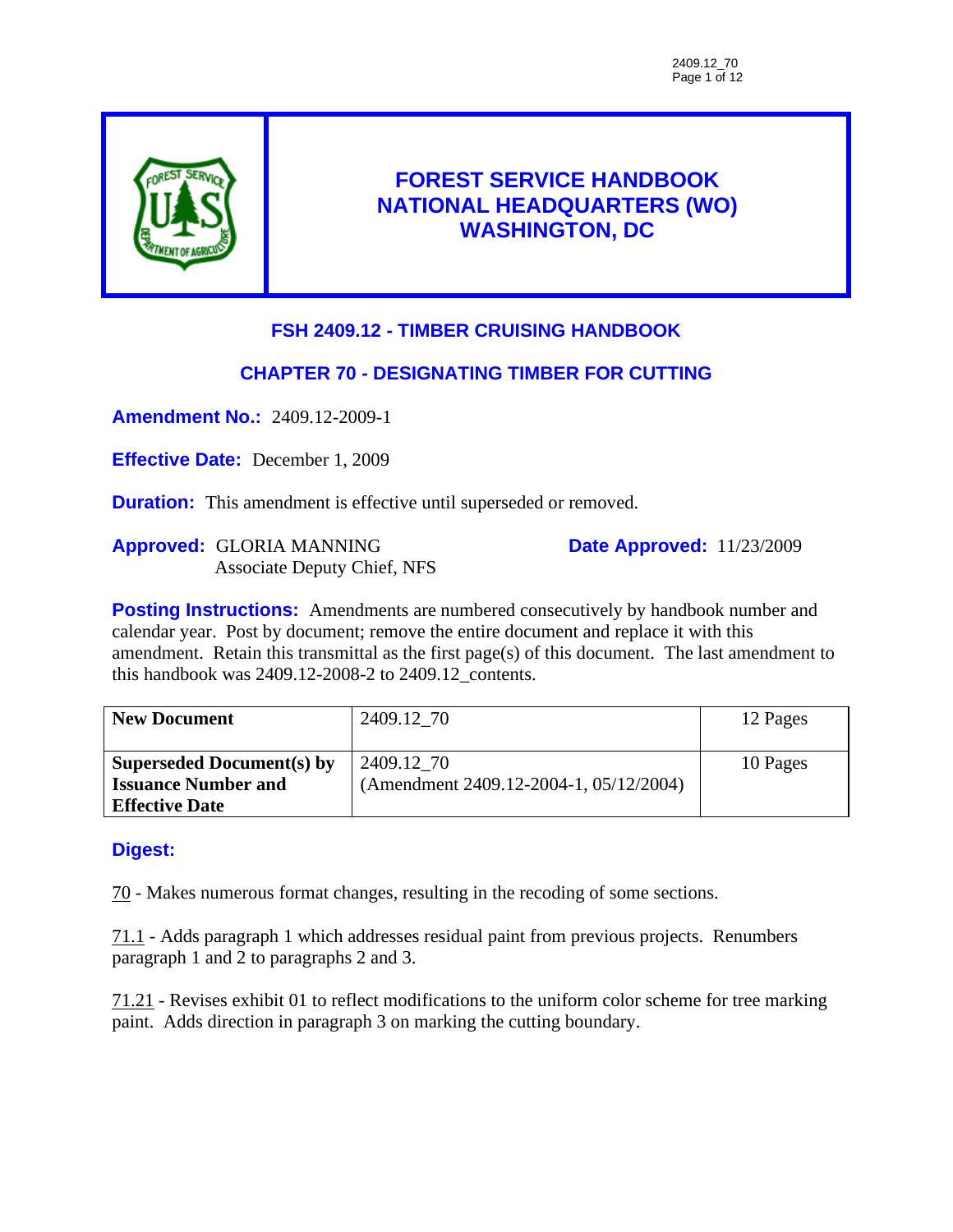#### **FSH 2409.12 – TIMBER CRUISING HANDBOOK CHAPTER 70 – DESIGNATING TIMBER FOR CUTTING**

### **Digest--Continued:**

71.6 – Establishes code and recodes to this section caption and direction previously set out in section 72.

71.7 - Establishes code and recodes to this section caption and direction previously set out in 72.2.

72 - Establishes caption "Tracer Paint" recodes direction previously set out in section 72.1 to this section. Sets forth new direction on tracer kits use restrictions.

72.1 - Establishes caption "Purchase" recodes direction previously set out in section 72.13 to this section. Sets forth new direction adding the Bureau of Land Management as an authorized tracer paint user.

72.2 - Establishes code and caption "Use" and recodes to this section direction previously set out in section 72.14. Sets forth new direction requiring that tree marking crew members review the tree-marking video and familiarize themselves with the JHA regarding paint use at the beginning of each season.

72.3 - Establishes code and caption "Testing" and recodes to this section direction previously set out in section 72.11. Removes the General Services Administration as a source of laboratory testing of paint. Revises and sets forth direction for performing laboratory analysis of tracer paint from the direction.

72.4 - Establishes code and caption "Security" and recodes to this section direction previously set out in section 72.12. Adds paragraph 2 and sets forth new direction for paint storage when no secure paint facilities are available.

72.41 - Establishes code and caption "Responsibility" and recodes to this section direction previously set in section 72.12a. Clarifies enterprise unit roles that are equivalent to forest supervisor and line officer. Adds the responsibility that designation of paint custodians be done in writing. Modifies the responsibilities of the paint custodian and the paint property manager. Adds paragraph d with caption "Disposal of Aerosol Containers," and sets forth new direction. Adds form FS 2400-65 as exhibit 01.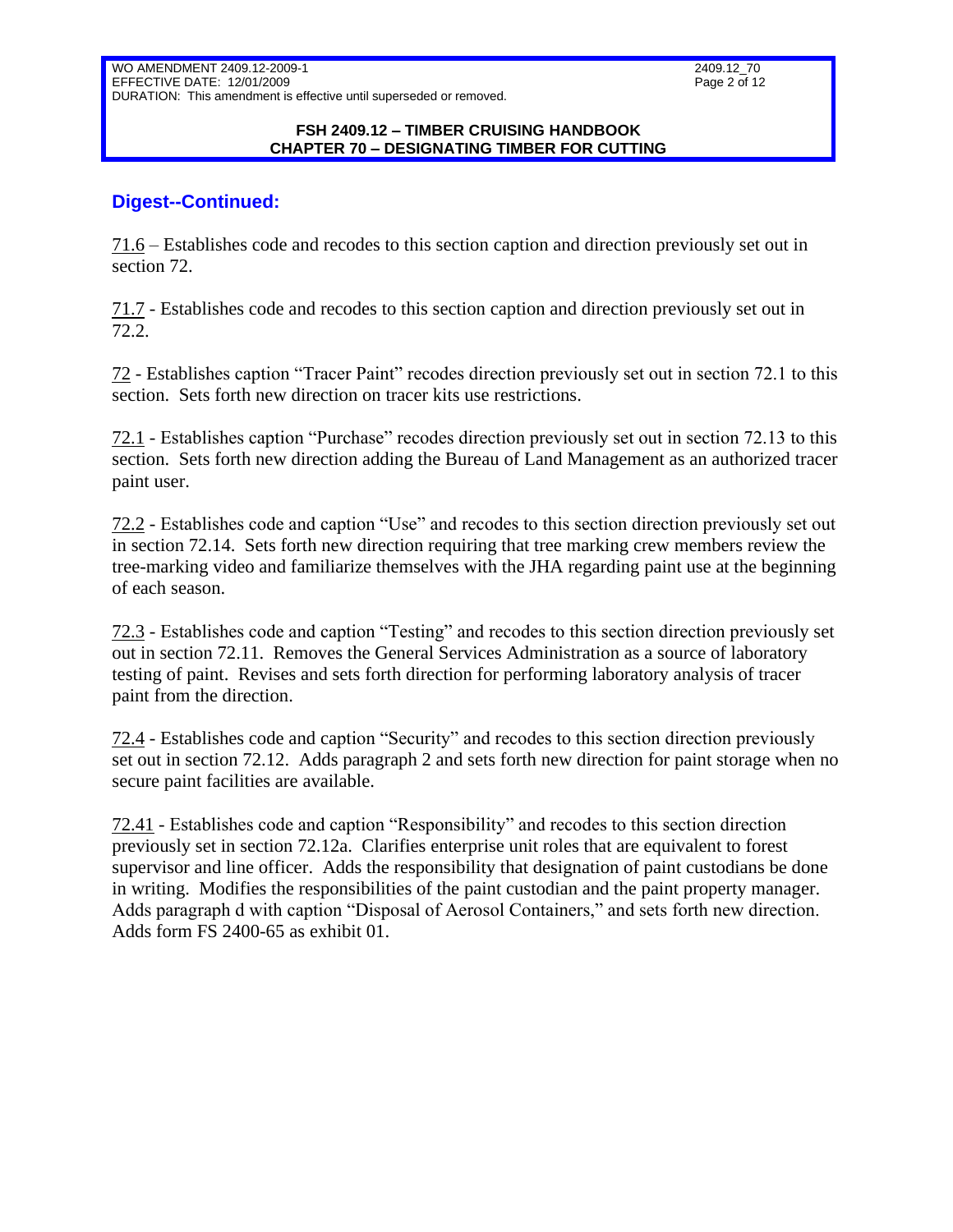#### FSH 2409.12 - TIMBER CRUISING HANDBOOK **CHAPTER 70 - DESIGNATING TIMBER FOR CUTTING**

# **Table of Contents**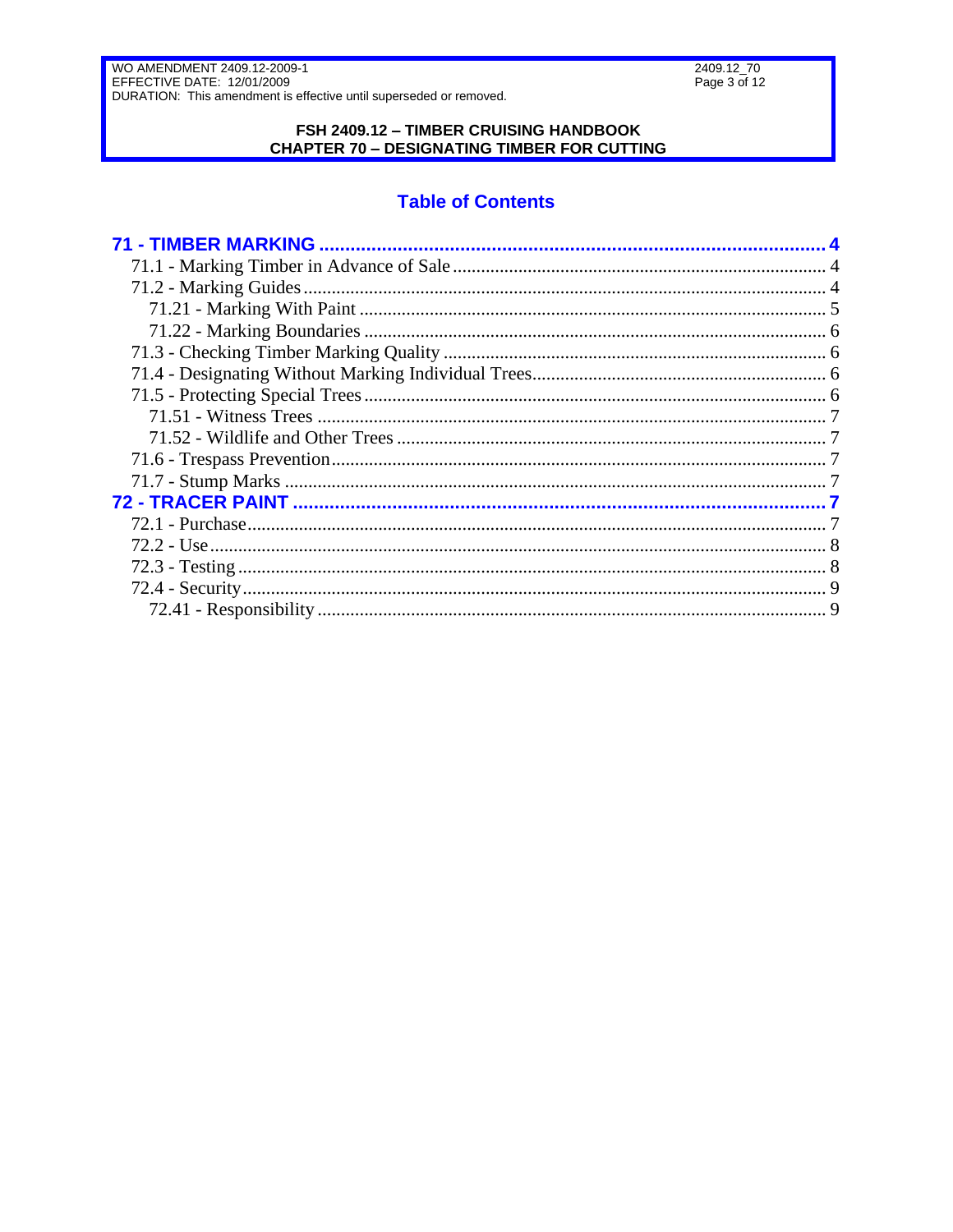#### **FSH 2409.12 – TIMBER CRUISING HANDBOOK CHAPTER 70 – DESIGNATING TIMBER FOR CUTTING**

# <span id="page-3-0"></span>**71 - TIMBER MARKING**

Regions must provide quality standard guides for designating timber, including control methods and measures (FSM 2441).

1. Designate timber for cutting only within the sale area boundary unless the contract also provides for timber cutting outside the boundary when clearing for roads or other improvements.

2. Use only tree marking paint containing registered tracer(s) in designating trees on National Forest System land for removal, measurement, tallying, scaling, and so forth, and in designating the area where these activities are to take place.

### <span id="page-3-1"></span>**71.1 - Marking Timber in Advance of Sale**

1. Prior to marking, check the sale area for any residual paint from previous projects and develop a marking plan that addresses any existing tree marking paint.

2. Mark or designate all timber to be cut prior to sale advertisement. This permits the prospective bidder to determine the volume and quality of the offered timber. Long-term sales, salvage sales, or cutting to control active insect infestations may be exceptions to this requirement.

3. Complete the marking of units planned for cutting within a rate redetermination period before establishing rates.

### <span id="page-3-2"></span>**71.2 - Marking Guides**

Ensure that written guides are designed to achieve the silvicultural objectives (FSM 2441.03). If the available marking guides do not contain guidance appropriate for a particular unit, develop a detailed guide for the unit that includes requirements for:

- 1. Desired residual stocking.
- 2. Selection criteria for cut and leave trees.
- 3. Boundaries.
- 4. Special trees.
- 5. Paint colors to use for each marking purpose.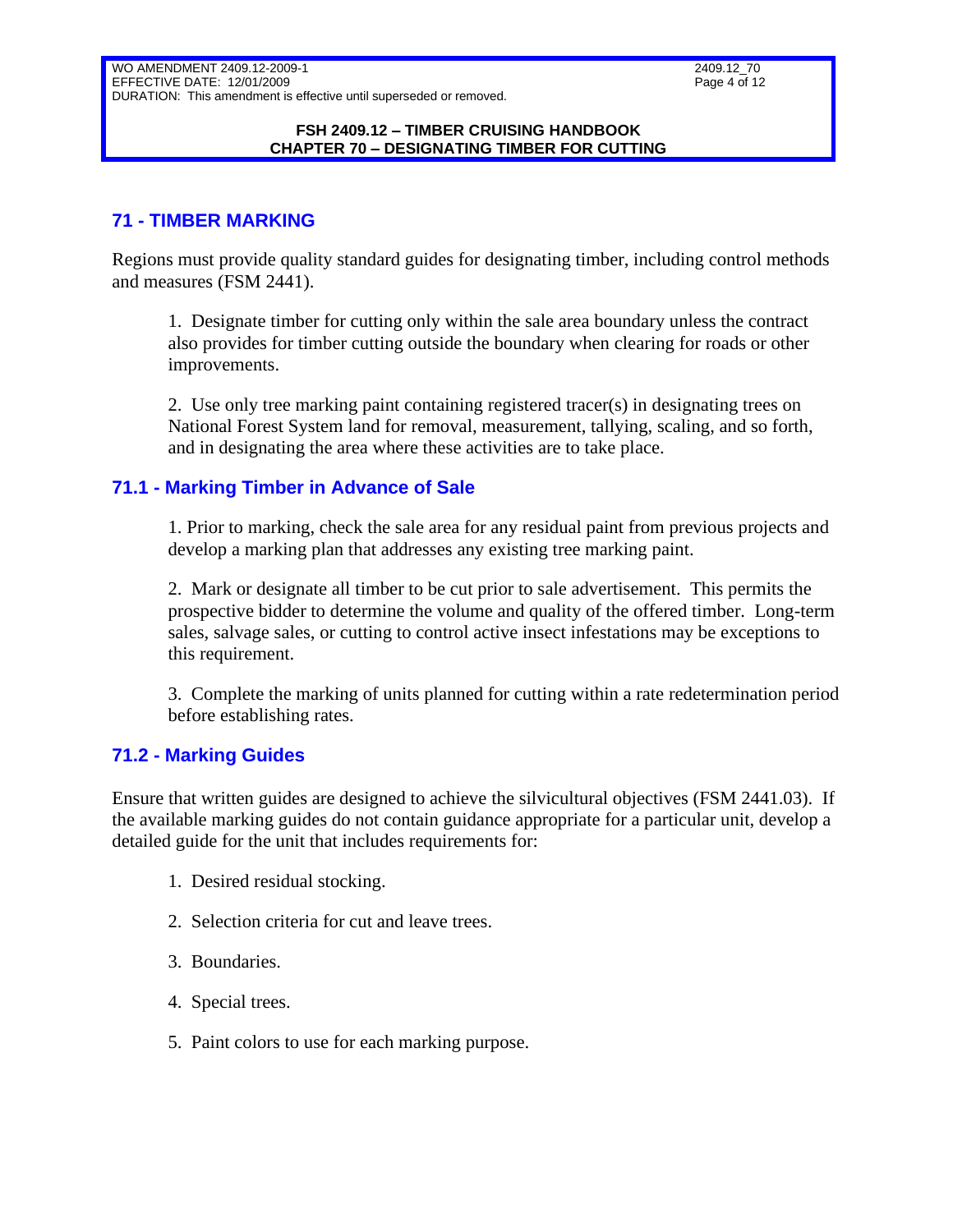#### **FSH 2409.12 – TIMBER CRUISING HANDBOOK CHAPTER 70 – DESIGNATING TIMBER FOR CUTTING**

# <span id="page-4-0"></span>**71.21 - Marking With Paint**

Know the planned timber sale contract requirements and the marking guide. Mark or designate timber for cutting in accordance with the marking guide. Use a paint mark at or above eye level `and another mark below stump height for each cut tree, leave tree, or boundary tree to be marked.

1. The primary methods for designating timber to be cut include:

a. Marking the trees to be cut or to be left with paint containing registered tracer(s), and

b. Marking the boundaries around the area in which the cutting takes place.

2. The Deputy Chief for the National Forest System has the responsibility to approve a national color scheme for tree marking paint (FSM 2441.04a). The purposes of using one color scheme are to create uniformity in timber sale contract administration across district, forest, and regional boundaries; to minimize the opportunity for timber trespass; and to maintain reasonable costs. The national color scheme for marking timber is shown in exhibit 01. This color scheme should be used on all new timber sales.

3. Mark the cutting boundary with a distinctly different type of mark than the leave trees within the unit, such that the cutting boundary is clearly defined and can be seen as the boundary is approached during harvesting.

# **71.21 - Exhibit 01**

#### **National Paint Scheme for Timber-Related Activities**

| <b>Work Item</b>         | <b>Primary Color</b> | <b>Secondary Color</b> | <b>Tertiary Color</b> |  |  |
|--------------------------|----------------------|------------------------|-----------------------|--|--|
| <b>Cut Trees</b>         | Blue                 | Yellow                 | Green                 |  |  |
| <b>Leave Trees</b> *     | Orange               | Pink                   | White                 |  |  |
| <b>Cancel Prior Work</b> | <b>Black</b>         |                        |                       |  |  |
| <b>Property Lines</b>    | Red                  |                        |                       |  |  |
|                          | (non-tracer)         |                        |                       |  |  |

\* Includes cutting boundary, cultural resource, and wildlife trees.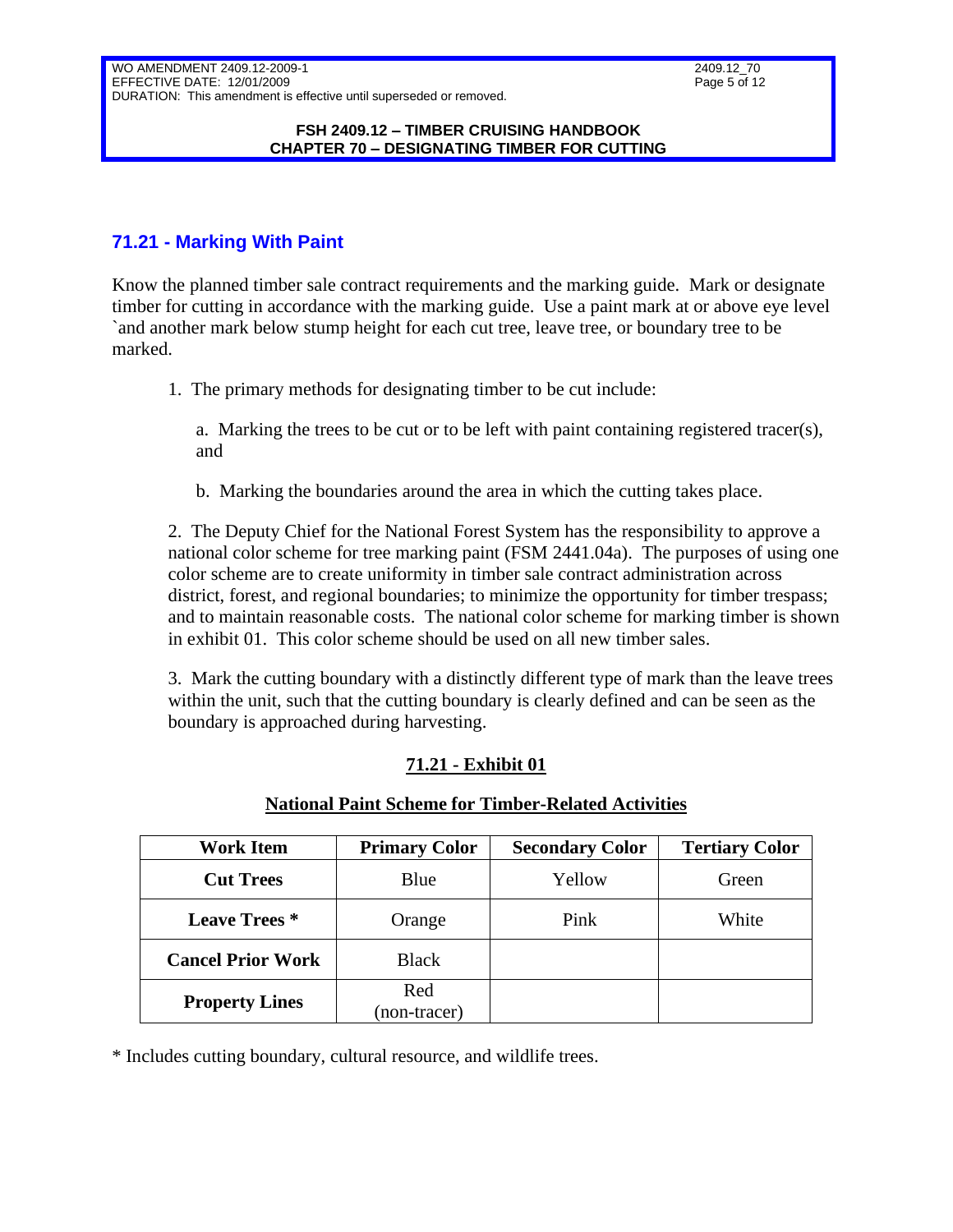#### **FSH 2409.12 – TIMBER CRUISING HANDBOOK CHAPTER 70 – DESIGNATING TIMBER FOR CUTTING**

# <span id="page-5-0"></span>**71.22 - Marking Boundaries**

Use paper or plastic signs, as needed, to identify the cutting units, payment units, and sale area boundaries in addition to using painted or other boundary identifications. Boundaries may be left unmarked if natural or constructed features are so conspicuous that they can be identified from the sale area map alone, and if using those features would not cause mistakes to be made when the trees are cut.

# <span id="page-5-1"></span>**71.3 - Checking Timber Marking Quality**

Determine compliance with marking guides and plans by periodically checking crew performance. Individuals that are designated to ensure the quality of timber marking must inspect timber marking activities to ensure compliance with written marking guides. File written documentation on marking crew compliance with marking guides in each timber sale case folder.

# <span id="page-5-2"></span>**71.4 - Designating Without Marking Individual Trees**

1. Use clearcut units, overstory or understory removal, or similar descriptions for treatment designations to reduce sale layout costs when such methods would accomplish the sale objectives.

2. Designation of trees by description may be done only by using contract provisions for this method of designation that have received prior approval from the Washington Office, Director of Forest Management.

3. Designation of trees by prescription may be used for noncommercial trees that are not removed from the contract area or having contract provisions for this method of designation that have received prior approval from the Washington Office, Director of Forest Management.

4. Clearly mark the cutting unit boundaries (sec. 71.22) with tree marking paint containing registered tracer(s). Make certain there is no question of which trees are designated for removal.

5. Ensure that the sale area map agrees with the designated boundaries on the ground.

# <span id="page-5-3"></span>**71.5 - Protecting Special Trees**

Trees often need to be retained for special purposes, such as a wildlife tree, while trees around them are cut or removed. Mark such trees clearly and in a manner that would avoid the likelihood of these trees being cut through error.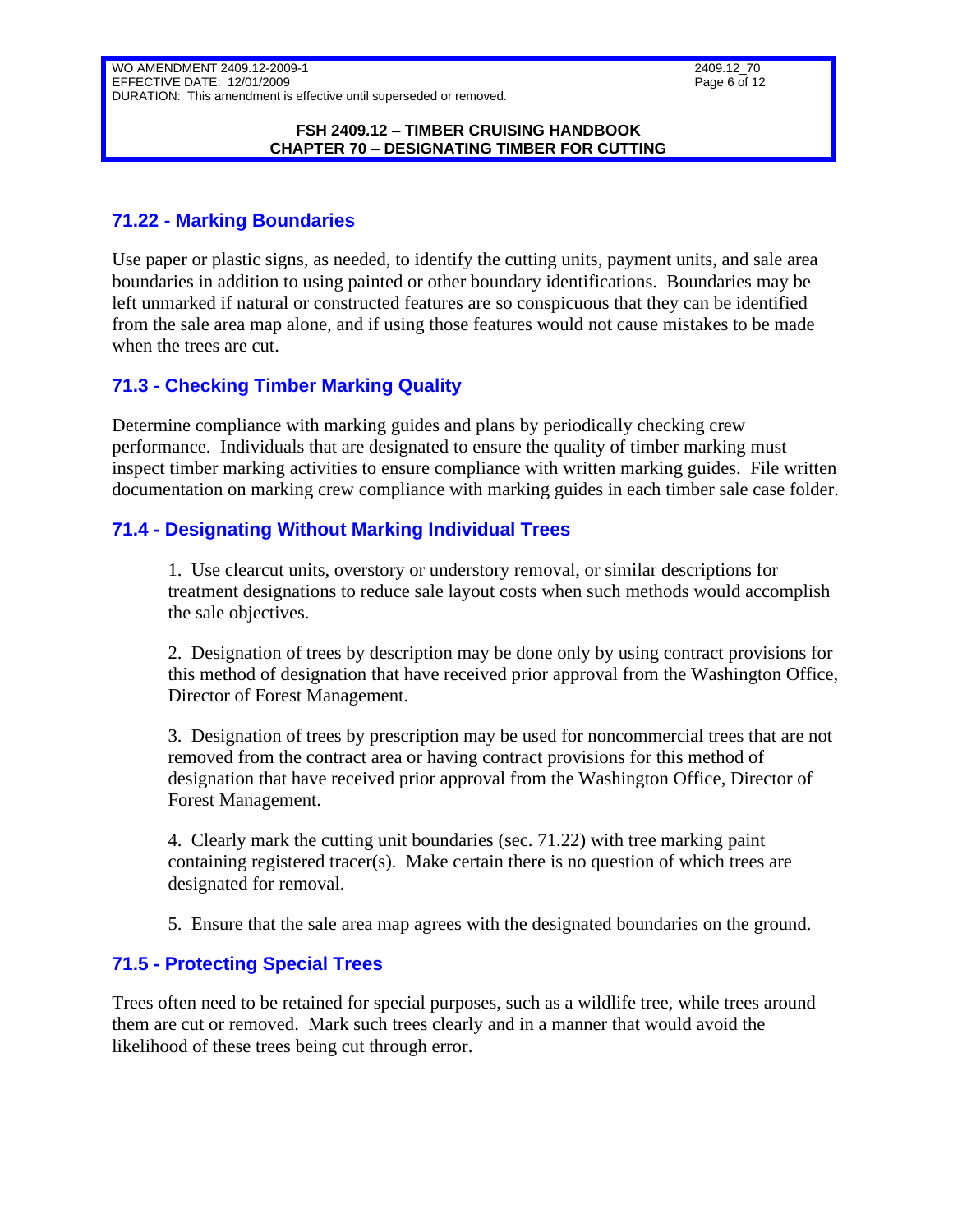#### **FSH 2409.12 – TIMBER CRUISING HANDBOOK CHAPTER 70 – DESIGNATING TIMBER FOR CUTTING**

### <span id="page-6-0"></span>**71.51 - Witness Trees**

Do not designate witness, bearing, and corner trees for cutting. If, for some reason, destruction of such trees is inevitable, coordinate with the forest cadastral surveyor for the preservation or replacement of such monuments before cutting occurs.

### <span id="page-6-1"></span>**71.52 - Wildlife and Other Trees**

Mark trees needed for wildlife habitat, tree improvements, or other purposes as identified in the plan or as instructed. Use a leave tree color specified in section 71.21, exhibit 01 or signs (metal or plastic).

### <span id="page-6-2"></span>**71.6 - Trespass Prevention**

Ensure that tree designation methods minimize the chance of trespass and maximize the probability of early detection and successful prosecution if trespass does occur.

### <span id="page-6-3"></span>**71.7 - Stump Marks**

Always use stump marks for any tree marked for cutting, as a leave tree, or as a boundary tree. Ensure that the mark is at or near the ground line, but on the tree and not the ground. Make the stump mark large enough to be conspicuous if scraped or chipped off. Avoid marking thick moss or loose bark that could easily be removed from the tree. When possible, mark on the low side of the tree, or where it is less likely that the mark could be removed by cutting the tree.

### <span id="page-6-4"></span>**72 - TRACER PAINT**

Use of paint containing tracer(s) helps reduce unauthorized cutting and may provide evidence when unauthorized cutting does occur. Tracer test kits are for Forest Service and Bureau of Land Management employee use only and shall not be provided to any contractor or other nonagency employee.

### <span id="page-6-5"></span>**72.1 - Purchase**

1. Purchase only approved tracer paint through the normal procurement channels. Specifications for this paint limit the tracer to Forest Service and Bureau of Land Management use only. The tracer is registered with the San Dimas Technology and Development Center.

2. Contact the San Dimas Technology and Development Center for information and assistance with tracer paint questions.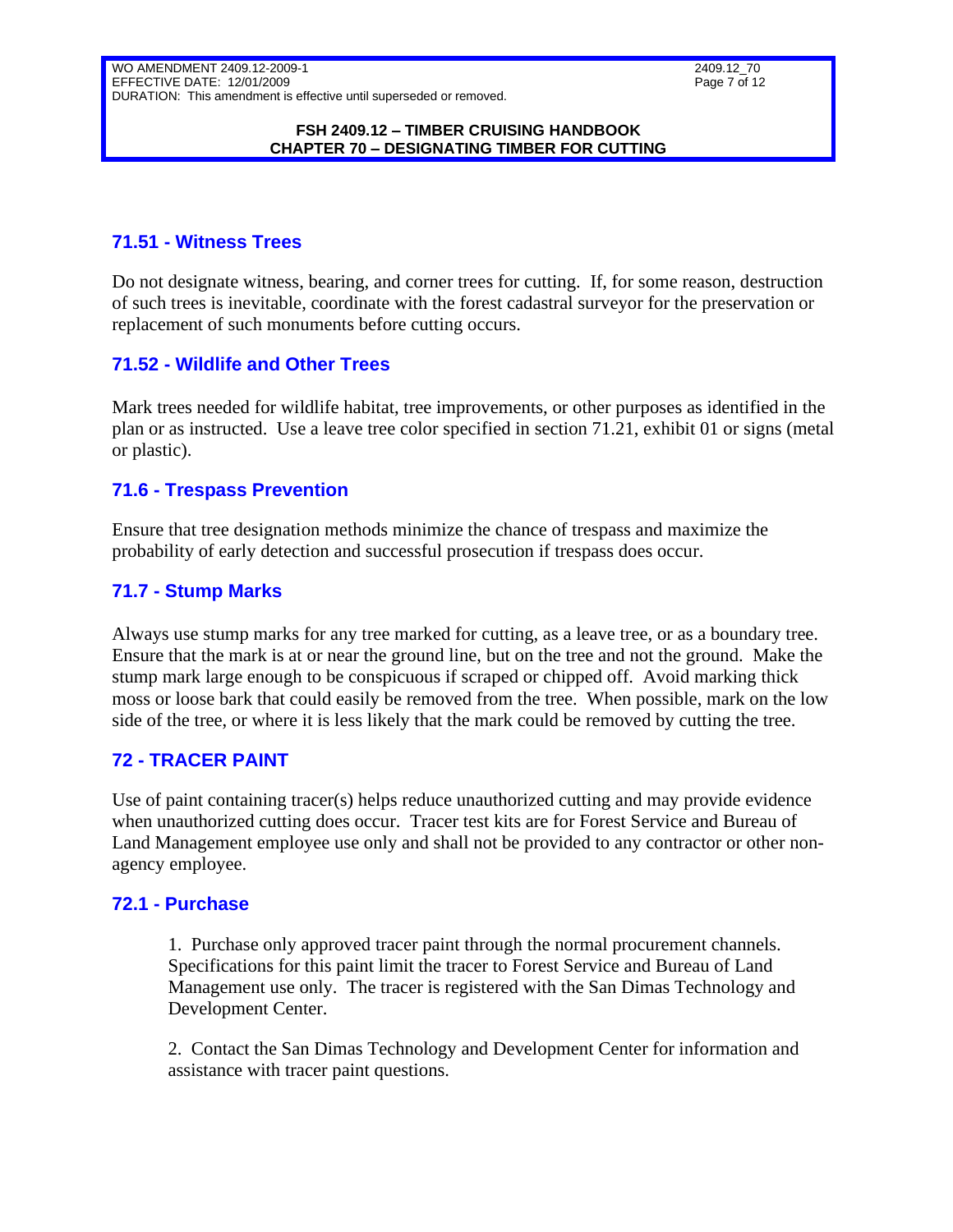2409.12\_70 Page 8 of 12

#### **FSH 2409.12 – TIMBER CRUISING HANDBOOK CHAPTER 70 – DESIGNATING TIMBER FOR CUTTING**

### <span id="page-7-0"></span>**72.2 - Use**

1. When paint orders are received, and prior to use of the paint, check for the presence of tracer. Document relevant information on the inventory form.

2. Use tracer paint for all sale designations where paint is needed, including marking of the following:

- a. Cut trees.
- b. Leave trees.
- c. Posting sale or unit boundaries.
- d. Reserve trees.
- e. Special area protection zones.
- f. Streamside management zones.
- g. Designated additional timber.
- h. Cancelling prior work.

3. Follow all safety requirements, as stated on the manufacturer's label. All employees who use tracer paint must review the video, *Tree Marking Paint: Safety, Security and Use,* at the beginning of each marking season and be familiar with provisions in the tree marking "Job Hazard Analysis."

4. Keep all tracer paint carried to the field in a secured locked storage box when not in use.

5. When contract marking is used, require a daily accounting of all paint used. Consider including contract provisions to level fines for missing paint cans.

### <span id="page-7-1"></span>**72.3 - Testing**

Use the field test kit available from the paint manufacturer on a sample of the marked trees to verify that the tracer additives are present. Document the results along with the date, name of the tester, and other pertinent details. File any test results in the sale case folder. The sale administrator must also check the use of tracer paint on each active sale unit, as a function of normal sale administration. Document findings on an inspection report (FSH 2409.15, sec. 13.42).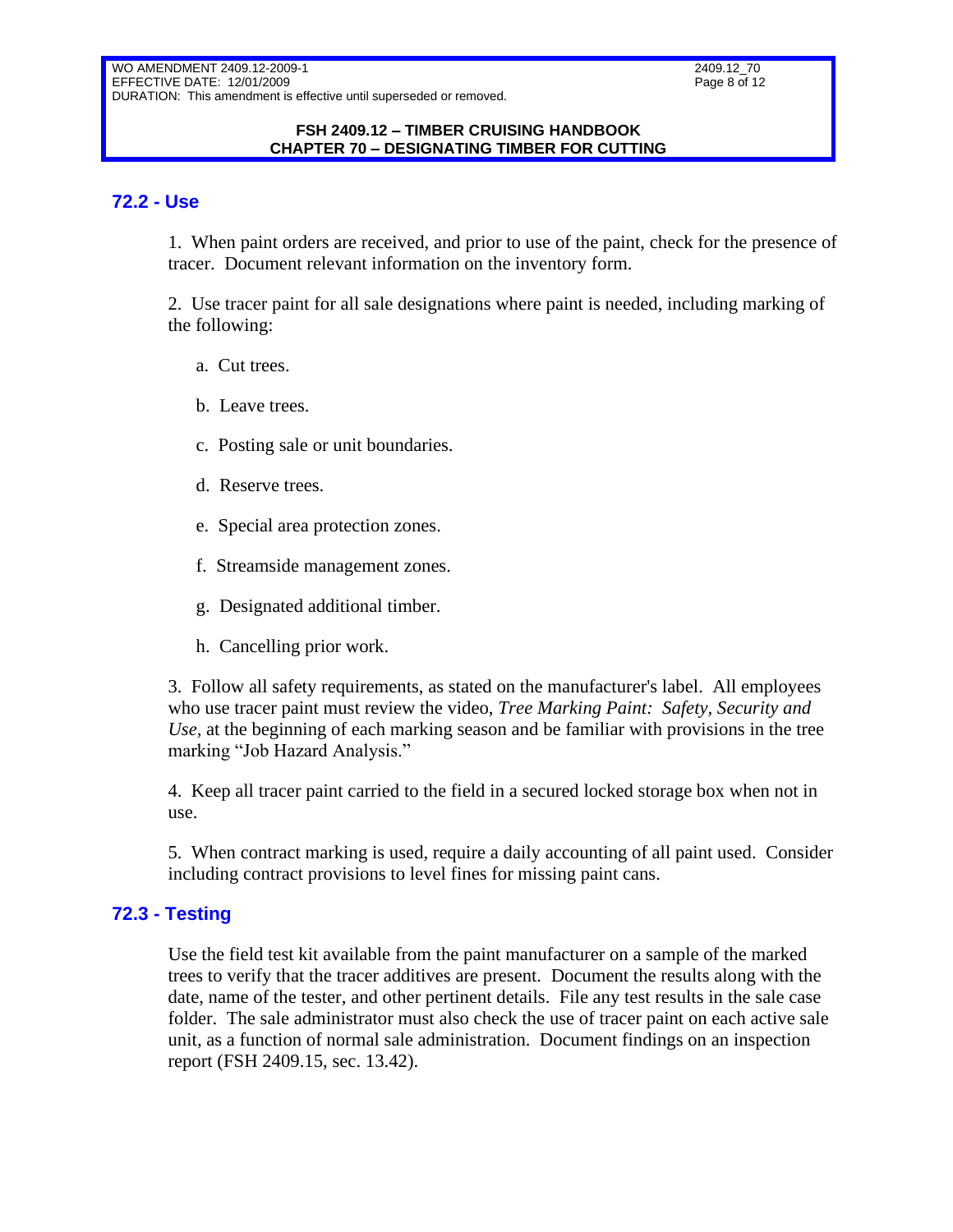#### **FSH 2409.12 – TIMBER CRUISING HANDBOOK CHAPTER 70 – DESIGNATING TIMBER FOR CUTTING**

When tests of a more thorough depth are desired, they must be made by laboratory analysis. The Federal Bureau of Investigation, State crime laboratories, or private testing labs make such analyses. Contact the San Dimas Technology and Development Center for further information regarding laboratory analysis of tracer paint.

# <span id="page-8-0"></span>**72.4 - Security**

1. Tracer paint is specially prepared for Forest Service use and the following safeguards must be taken:

a. Tracer paint must be kept in secure, locked facilities when not in actual use in the field.

b. Paint stored in vehicles must be in securely locked storage boxes out of public view.

c. Do not use Forest Service locks to secure tracer paint storage boxes or facilities.

d. Tracer paint should be returned to the paint custodian at the end of each workday, and the inventory must be completed when the paint is returned. The paint must not be stored in vehicles over holidays, weekends, or extended periods.

2. An enterprise unit must follow all requirements of a forest, including receiving, inventory, storage and security requirements. An enterprise unit working on a project located on a field unit that is not equipped with a secure tracer paint storage facility shall follow directions in paragraph 1b listed above, for vehicle storage for the duration of the project. If tracer paint must be stored in a vehicle or trailer over holidays, weekends, or extended periods, the vehicle or trailer must be parked at a Forest Service facility, inside a gated and locked compound if available. Once the project is completed all remaining tracer paint must be stored in secure locked storage facilities.

# <span id="page-8-1"></span>**72.41 - Responsibility**

1. Line officer/Enterprise executive officer. Each line officer/enterprise executive officer has the responsibility to designate in writing a paint custodian (or one primary and one backup paint custodian) to issue paint and to maintain the paint inventory, and a paint property manager, who is responsible for quantity audits. The designees to these positions must be separate individuals. These precautions should ensure that a minimum number of personnel have access to the tracer paint storage area.

2. Paint custodian. The paint custodian is responsible for taking the following steps to ensure proper storage, inventory, and disposal of tracer paint:

a. Paint Storage.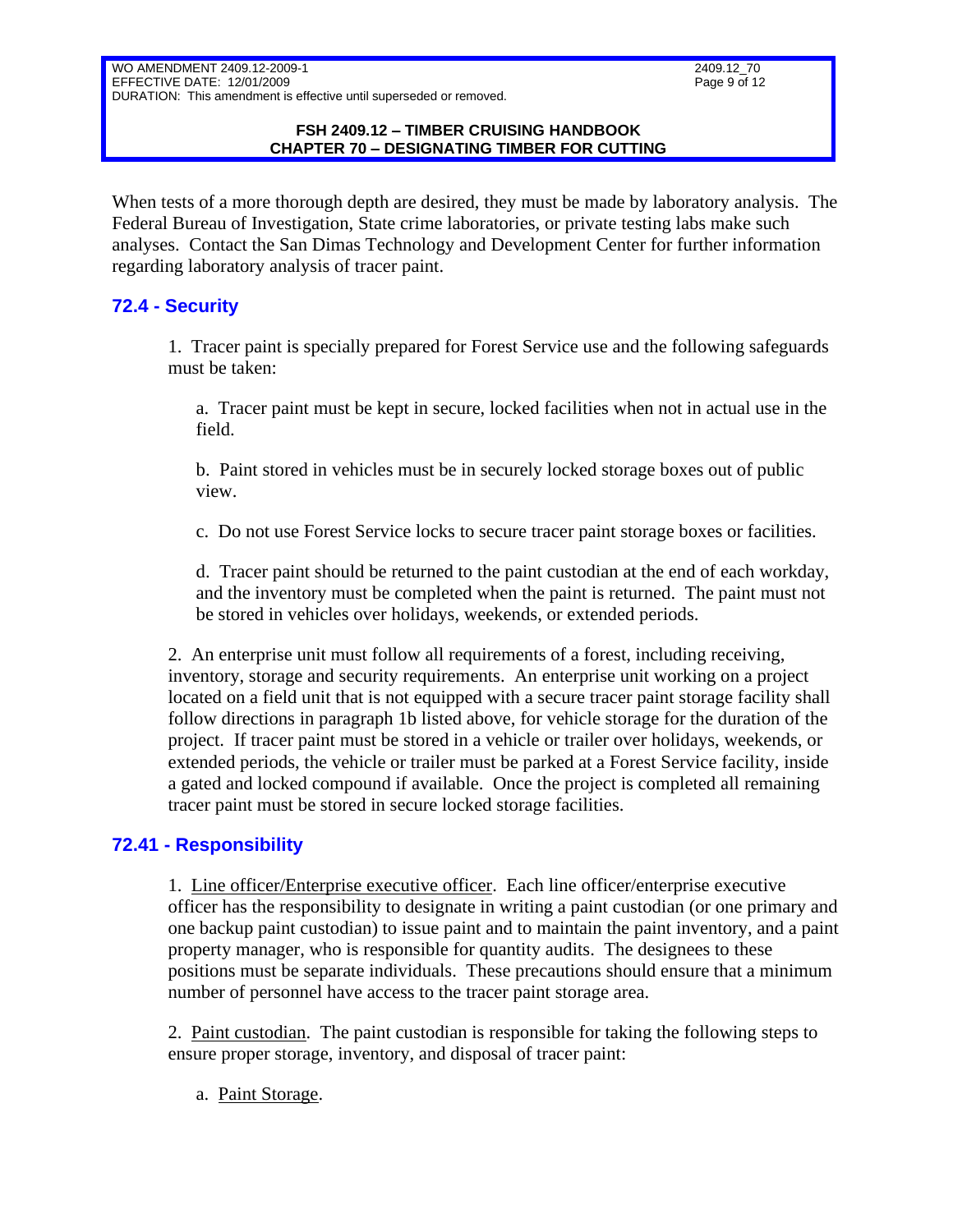#### **FSH 2409.12 – TIMBER CRUISING HANDBOOK CHAPTER 70 – DESIGNATING TIMBER FOR CUTTING**

1. Store tracer paint separately from any non-tracer paint.

2. Organize paint in the storage area by color, brand, lot number, and container size or type for easy counting and accountability.

3. Store tracer paint cans that have already been inventoried, which are used for, and clearly marked for paint gun cleaning and other uses, on a separate shelf in the tracer paint storage area.

4. Ensure that access to the paint is not possible by removing door hinges or hinge pins.

b. Paint Inventory.

1. Record tracer paint by paint color, brand, lot number, container size or type, and by full and empty containers. Record and maintain this inventory on form FS-2400- 65, Issue and Inventory Record for Tracer Tree Marking Paint. This form is available electronically and is found in the forms library on the FSWeb/Intranet (sample is shown in sec. 72.41- ex. 01).

- 2. Reconcile the inventory at least monthly.
- c. Disposal of Containers.
- 1. Keep all empty containers in the storage area until proper disposal occurs.
- 2. Count the quantity of empty containers prior to disposal.
- 3. Ensure that all paint in non-aerosol containers has hardened prior to disposal.

4. Dispose of all tracer paint containers at least monthly or when paint has hardened. Containers may be disposed as trash or recycled.

d. Disposal of Aerosol Containers.

1. Each can must be fully emptied in the field by holding the can upright and holding the nozzle tip down until all of the propellant has been discharged. Cans do not need to be punctured.

2. Paint property manager or paint custodian must verify that all aerosol cans are completely emptied prior to disposal.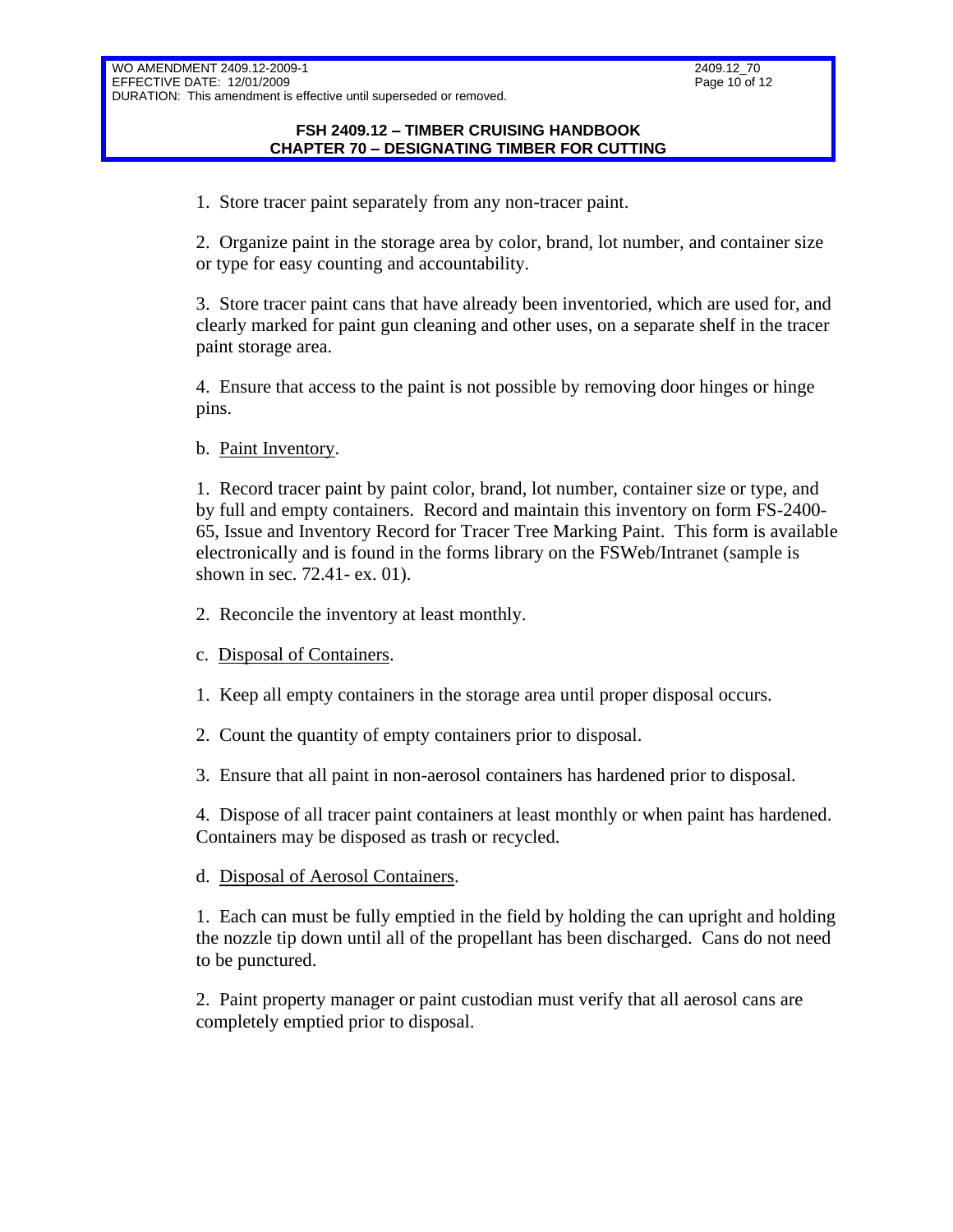#### **FSH 2409.12 – TIMBER CRUISING HANDBOOK CHAPTER 70 – DESIGNATING TIMBER FOR CUTTING**

3. Remove paper labels and nozzle tip prior to disposal in the trash or recycle.

4. Cans that malfunction because paint and/or propellant cannot be fully emptied must be disposed of as hazardous waste.

3. Paint property manager. The paint property manager is responsible for taking the following steps to ensure proper storage, inventory and disposal of tracer paint:

a. Audit the tracer paint inventory and disposal procedures at least once per quarter, and report results to the forest supervisor/Enterprise Program Director through the line officer/enterprise executive officer. This audit must also address whether the inventory is in compliance with the policy and procedures set out in sections 71.1, 72.1, 72.2 and 72.4.

b. Report shortages after each quarterly audit on form AD-112, Report of Unserviceable, Lost, or Damaged Property.

### 4. Forest staff officer.

a. The forest staff officer is responsible for assuring that each district's tracer paint inventory is audited annually. This audit should be scheduled with the line officer/enterprise executive officer, without the knowledge of the paint custodian and paint property manager. An enterprise unit shall arrange for a forest staff officer to conduct an annual tracer paint inventory audit at the forest facility where the enterprise unit's permanent secure storage is located.

b. The forest staff officer shall ensure that the security requirements in 72.4(1) are followed when timber marking is performed by non-Forest Service personnel, such as contract marking crews.